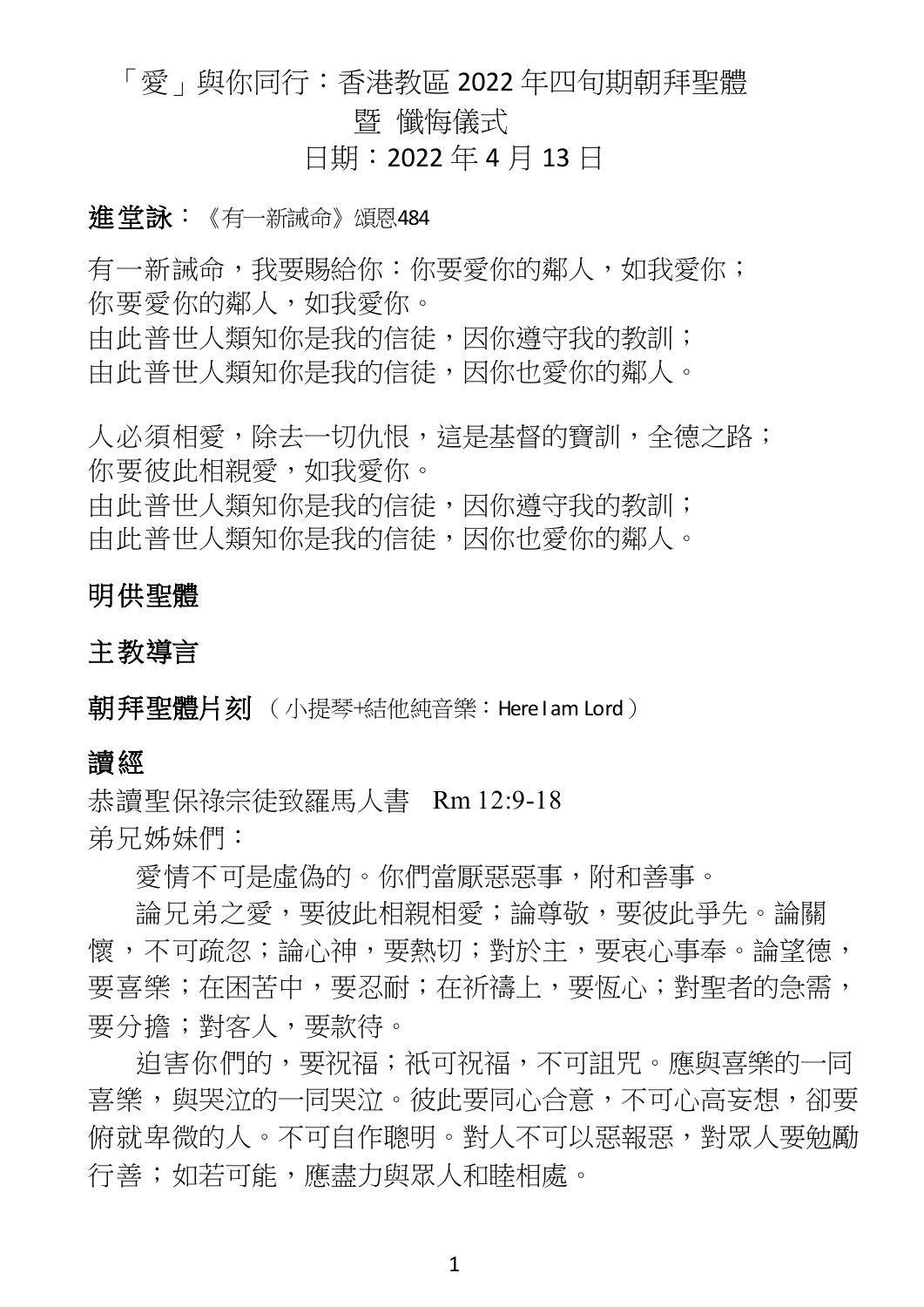Brothers and sisters:

Let love be sincere; hate what is evil, hold on to what is good; love one another with mutual affection; anticipate one another in showing honor. Do not grow slack in zeal, be fervent in spirit, serve the Lord. Rejoice in hope, endure in affliction, persevere in prayer. Contribute to the needs of the holy ones, exercise hospitality. Bless those who persecute [you], bless and do not curse them. Rejoice with those who rejoice, weep with those who weep. Have the same regard for one another; do not be haughty but associate with the lowly; do not be wise in your own estimation. Do not repay anyone evil for evil; be concerned for what is noble in the sight of all. If possible, on your part, live at peace with all.

——上主的話。(默想片刻)

# 主教講道

# 周主教領導大家作意識省察 (純音樂)

靜默祈禱 (小提琴+結他純音樂: Be still)

# 懺悔儀式 **Penitential Rite**

(跪下)

- 主教:我向全能的天主
	- 眾:和各位兄弟姊妹,承認我在思、言、行為上的過失。我 罪,我罪,我的重罪。為此,懇請終身童貞聖母瑪利 亞,天使,聖人,和你們各位兄弟姊妹,為我祈求上 主,我們的天主。

## Bishop: I confess to almighty God

All: and to you, my brothers and sisters, that I have greatly sinned, in my thoughts and in my words, in what I have done and in what I have failed to do, through my fault, through my fault, through my most grievous fault; therefore I ask blessed Mary ever-Virgin, all the Angels and Saints, and you, my brothers and sisters, to pray for me to the Lord our God.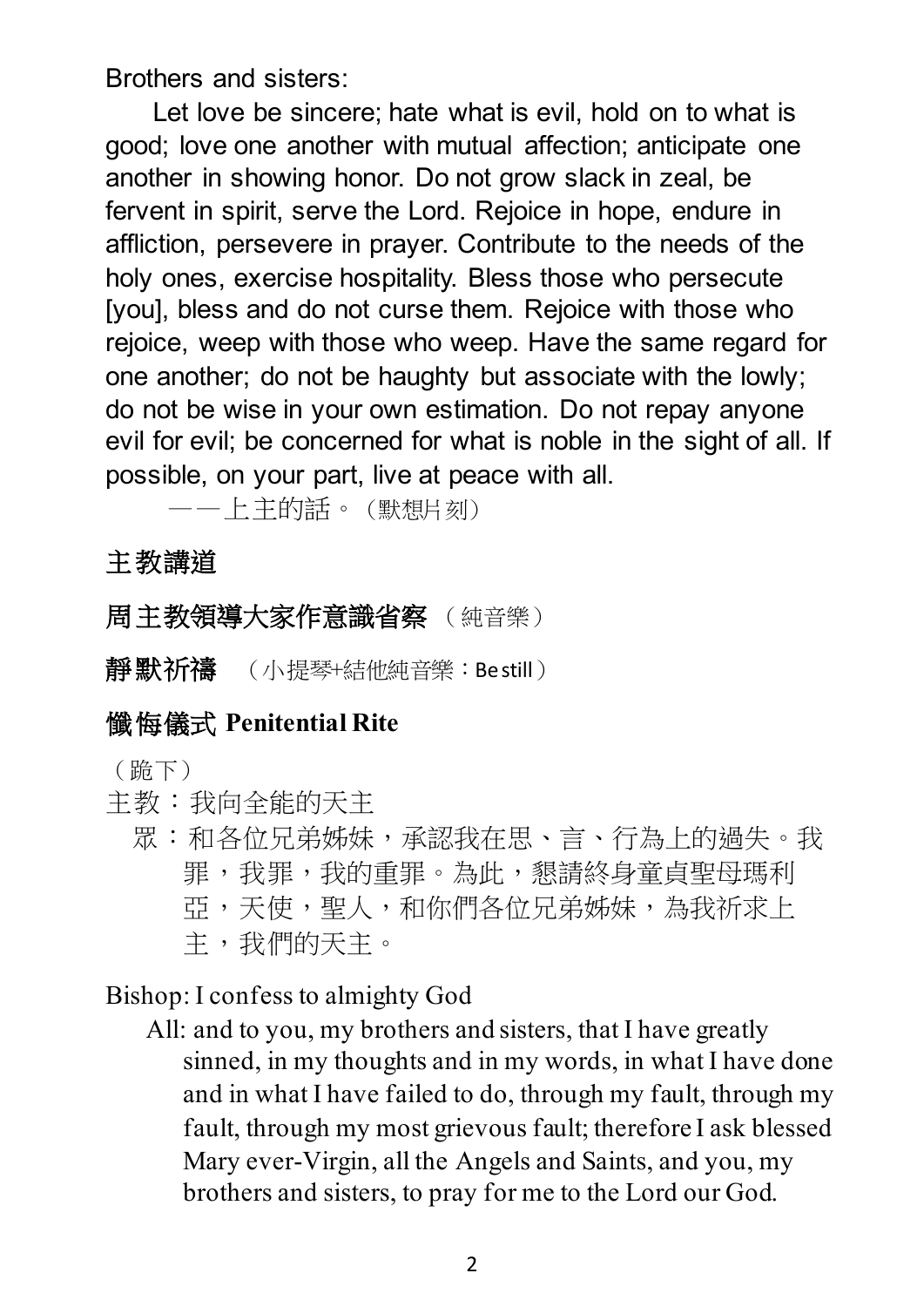(起立)

- 主教:主基督,你為罪人而死。基督,求你垂憐。
	- 眾:基督,求你垂憐。
- 主教:主基督,你以自己的苦難補贖了眾人的罪過。基督,求 你垂憐。
	- 眾:基督,求你垂憐。
- 主教:主基督,你以復活恢復我們的生命。基督,求你垂憐。
	- 眾:基督,求你垂憐。
- 主教:主基督,你使我們與天主及與人和好。基督,求你垂憐。 眾:基督,求你垂憐。
- 主教:主基督,你常在天父面前為我們轉達。基督,求你垂憐。 眾:基督,求你垂憐。

# 天主經 **The Lord's Prayer**

主禮:我們的天父,

- 眾:願你的名受顯揚;願你的國來臨;願你的旨意奉行在人 間,如同在天上。求你今天嘗給我們日用的食糧;求你 寬恕我們的罪過,如同我們寬恕別人一樣。不要讓我們 陷於誘惑,但救我們免於凶惡。
- 主教:願全能的天主垂憐我們,赦免我們的罪,使我們得到永 生。
	- 眾:亞孟。
- Bishop: May almighty God have mercy on us, forgive us our sins, and bring us to everlasting life.
	- All: Amen.

眾唱:《衷心讚美》泰澤

我的靈魂,頌揚上主,哀心讚美我們的天主上主。 衷心讚美!衷心讚美!衷心讚美我們的上主。 "Magnificat" Magnificat, Magnificat, Magnificat anima mea Dominum.

Magnificat, Magnificat, Magnificat anima mea!